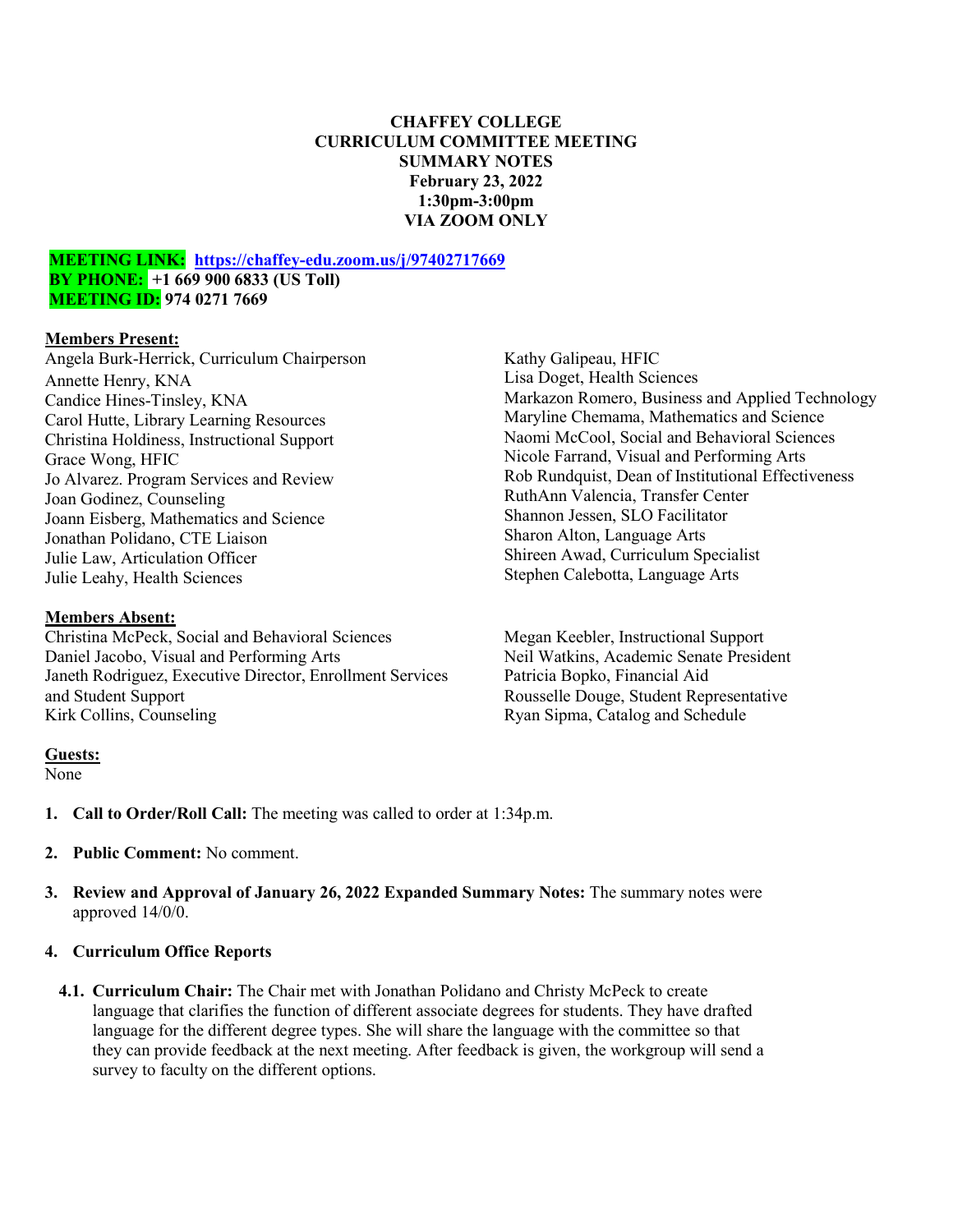- **4.2. Curriculum Specialist:** The Specialist shared that the deadline for MIT, PCS, and HWA is approaching (March 31, 2022). She will send an email to coordinators and deans later this week to remind them. She will also provide them a list of courses and programs that have already been uploaded. There is no doubt that the standard update process can be overwhelming and she thanks all the faculty, deans, and coordinators for their collective effort to ensure the college stays compliant with these updates. She also thanked Markazon Romero, Bill O'Neil, Jonathan Polidano, and Yolanda Friday for working so diligently in launching the IET package in already.
- **4.3. Catalog and Schedule Coordinator:** No report.
- **4.4. Articulation Officer (AO):** No report.
- **4.5. Chief Instructional Officer (CIO)/Designee of CIO:** Dean Rundquist reported on the statewide discussion on not having distinctions between CTE and non-CTE in terms of defining one solely as career focused. ACEs work has also revealed that distinctions between the two may be in the past and there is a career emphasis in all programs. This also aligns with discussions nationally and mirrors the movement towards social and economic mobility for all programs.
- **5. Consent Agenda:** The consent agenda was approved 18/0/0.
	- **5.1. Local GE Pattern in META (2021-2022)**
		- 1. Remove MATH 420 and MATH 450
	- **5.2. NURADN-482 was approved on December 1, 2021 by the committee. The BRN is asking that specific language be included in the COR (in the description). [Click here](https://chaffey.curriqunet.com/DynamicReports/AllFieldsReportByEntity/6723?entityType=Course&reportId=211) to see the language.**
- **6. Curriculum Proposals:**
	- **6.1. PACKAGES**

# **CHEMISTRY**

**7. Course Modifications w/ DE:** *A committee member noticed that MATH-420 and MATH-450 were still listed as eligibility requirements on these courses. The Curriculum Office will remove these and add "Eligibility for MATH-25 as determined by the Chaffey College placement process" or similar language. The Catalog and Schedule Coordinator will check for similar language in other courses and make any changes needed. Any additional changes will be reported on the next consent agenda. Minor updates were made on the DE page to CHEM-70. The committee discussed the DE page further and how they can review this page in general. Members discussed being mindful of not parsing faculty's answers on this page too much, especially when the content and intent is clear.* 

| <b>CHEM-10</b> | <b>Introductory Chemistry</b>              | Approval: $18/0/0$ | Distance Education<br>Approval Hybrid/Online:<br>18/0/0        |
|----------------|--------------------------------------------|--------------------|----------------------------------------------------------------|
| <b>CHEM-12</b> | <b>Elementary Organic and Biochemistry</b> | Approval: 18/0/0   | <b>Distance Education</b><br>Approval Hybrid/Online:<br>18/0/0 |
| <b>CHEM-7</b>  | Chemistry in Everyday Life with Lab        | Approval: 18/0/0   | <b>Distance Education</b><br>Approval Hybrid/Online:<br>18/0/0 |
| <b>CHEM-70</b> | Quantitative Analysis                      | Approval: $18/0/0$ | Distance Education<br>Approval Hybrid: 18/0/0                  |
| <b>CHEM-8</b>  | Chemistry in Society                       | Approval: 18/0/0   | <b>Distance Education</b><br>Approval Hybrid/Online:<br>18/0/0 |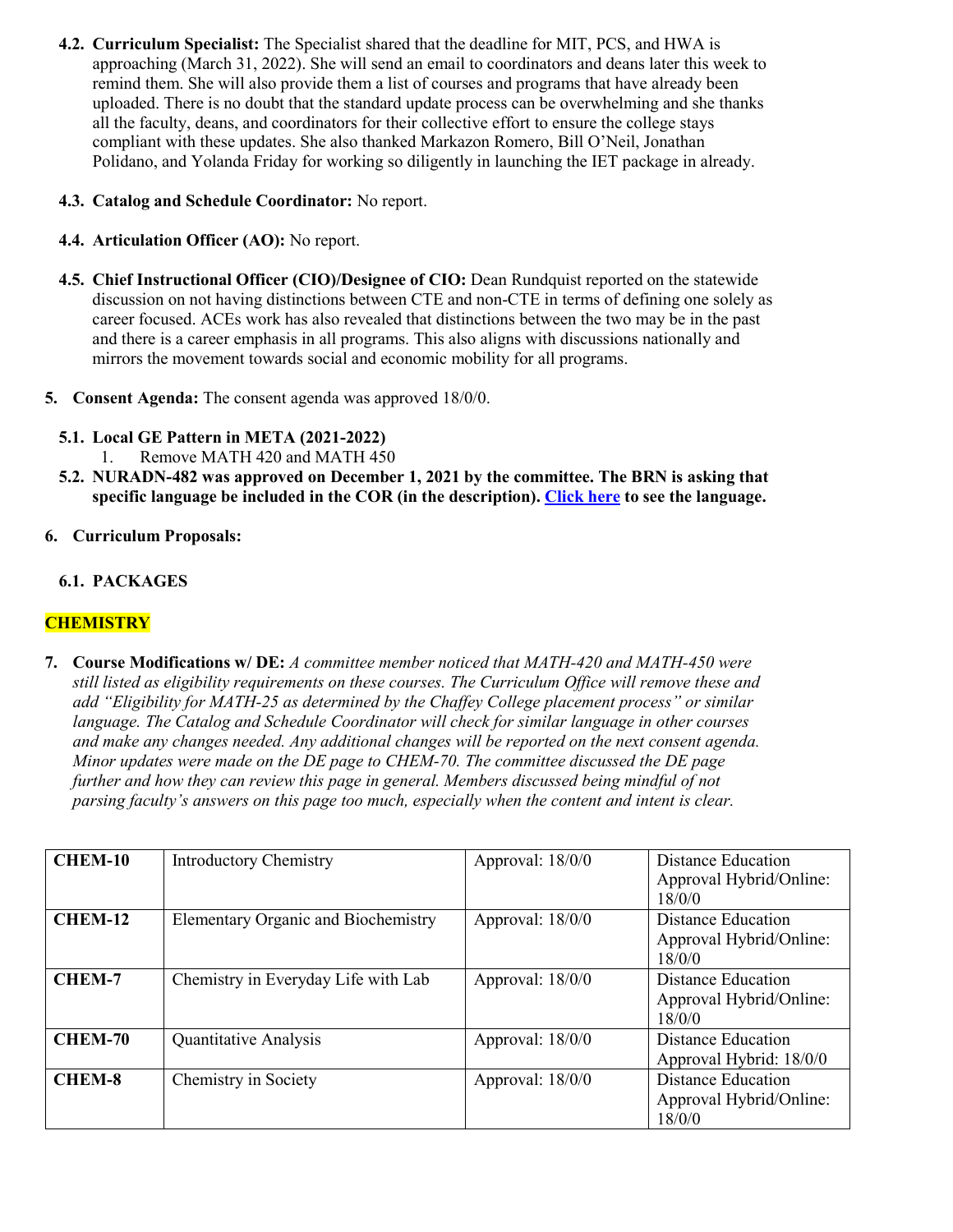**Program Modifications:**

| Law, Public Policy, and<br><b>Society</b> | $AA-T$                     | Approval: $18/0/0$ |
|-------------------------------------------|----------------------------|--------------------|
| <b>Pathway to Law School</b>              | Certificate of Achievement | Approval: $18/0/0$ |

### **8. Discussion/Action Items:**

**8.1. Upcoming Curriculum Committee Elections:** The Curriculum Office will notify faculty via email mid-March that the following Curriculum Representative terms are available. A nomination form will be linked in the notification. Interested faculty can submit a nomination form(s) for either themselves and/or a colleague they wish to recommend. Please be sure to speak to a potential nominee before nominating them for a position. If more than one person is interested for the same position, the Curriculum Representative in that area will run elections. The following positions will be open for the 2022-2024 terms and any one-year terms available.

| School/Area                                               | <b>Representative Whose</b><br><b>Term Ends</b> | <b>Term to be Filled</b> | <b>Positions</b><br>Available |
|-----------------------------------------------------------|-------------------------------------------------|--------------------------|-------------------------------|
| <b>Business and Applied</b><br>Technology                 | Markazon Romero                                 | 2022-2024 (two-year)     |                               |
| <b>Business and Applied</b><br>Technology                 | Vacant                                          | 2022-2023 (one-year)     |                               |
| Hospitality, Fashion, Interior, &<br><b>Culinary Arts</b> | Kathy Galipeau                                  | 2022-2024 (two-year)     |                               |
| <b>Health Sciences</b>                                    | Julie Leahy                                     | 2022-2024 (two-year)     |                               |
| <b>Instructional Support</b>                              | Megan Keebler                                   | 2022-2024 (two-year)     |                               |
| Kinesiology, Nutrition, &<br>Athletics                    | Candace Hines-Tinsely                           | 2022-2024 (two-year)     |                               |
| Language Arts                                             | Sharon Alton                                    | 2022-2024 (two-year)     |                               |
| Mathematics and Science                                   | Joann Eisberg                                   | 2022-2024 (two-year)     |                               |
| Social and Behavioral Sciences                            | Naomi McCool                                    | 2022-2024 (two-year)     |                               |
| Counseling/Matriculation                                  | Joan Godinez                                    | 2022-2024 (two-year)     |                               |
| Visual and Performing Arts                                | Daniel Jacobo                                   | 2022-2024 (two-year)     |                               |

## **8.2. General Education (Discussion includes the following links and topics):**

- In early 2020, a group from Chaffey participated in a statewide project called Leading from the Middle (LFM). The members of this group were Shireen Awad, Angela Burk-Herrick, Nicole Farrand, Maria Kirkpatrick, Jeff Laguna, and Julie Law. The theme of LFM that year was "the student experience". The LFM group wanted to explore the student experience of general education and how it can be meaningfully shifted and leveraged to help students reach their career and life goals. Unfortunately, the pandemic derailed that work; however, the group was able to generate a research question related to the project as well an intended outcome of that work.
	- LFM 2020 Research question: What is the utility value of GE?
	- **EVALUATE:** LFM 2020 Outcome statement: All Chaffey students will experience an intentionally focused, directed, and structurally supportive general education pathway and be able to communicate/demonstrate its value to future employers.
- Discussion began on:
	- What role can the curriculum committee have in these discussions?
		- Committee members could meet with school groups to discuss the function of offering so many choices in a Gen-ED area.
		- What is the purpose of each? What skills are they learning? What content?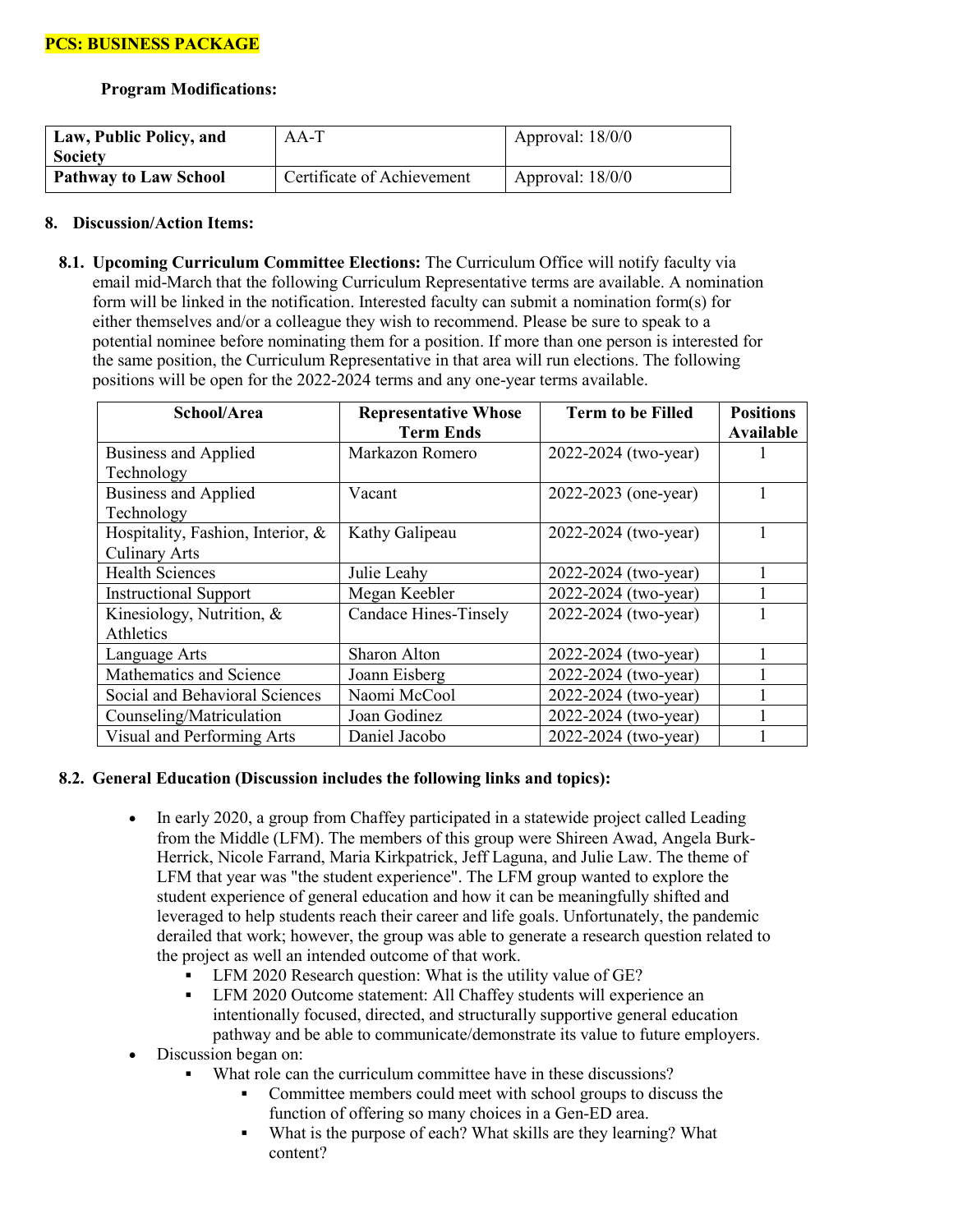- Students currently see GE as a list of check boxes/transactional, rather than useful in terms of learning. Will ACES help?
- How do students prepare for their next step with GE coursework?
- Why do we have a local GE pattern?
	- Local GE meets a standard in Title 5 and requires fewer units. This is helpful for high unit associate degrees (e.g. many CTE degrees).
	- Can we scaffold/align local GE as a subset of CSUGE/IGETC?
- What is the overall value? What are the desired outcomes after completion of GE? ILOs outcomes? Are they the same as ILOs outcomes?
	- Overall value of GE is exploration.
- How do students feel about GE?
	- Avoid making assumptions about how students view GE. A survey would reveal what direction would actually help students the most.
- What other work can we leverage?
	- Academic mapping was a long time ago and didn't involve a clear understanding of each general education option selected by faculty.
	- Create a cohesive understanding of the value of GE and which courses deliver particular outcomes/skills within a discipline.
	- Be mindful to not specialize GE to other discipline cohorts because part of the function of GE is to gain exposure to the discipline's norms and culture.
	- Could GE goals be developed for a particular area and align those with GE course learning outcomes?
- 1. **[10 Things Community Colleges Must Know About General Ed:](https://www.insidehighered.com/views/2022/02/16/study-maps-state-gen-ed-community-colleges-opinion)** The philosophy of GE differs nationally. How does this work align with the Curriculum Committee's work?
- 2. **[AB-928:](https://leginfo.legislature.ca.gov/faces/billTextClient.xhtml?bill_id=202120220AB928)** Movement to consolidate GE patterns into one pattern statewide.
- 3. **Chaffey College Academic Senate Endorsement of AB-928:** Not discussed.
- 4. **[ACES \(Academic and Career/Community Employability Skills\)](https://docs.google.com/document/d/1Qq4PMe9DGxOff2BiYVH3tXZdAXrRf-Fwwid53nq1-4w/edit?usp=sharing)**: Not specifically addressed.
- **9. Next Agenda Forecast:** None.
- **10. Floor Items:** None.
- **11. Adjournment:** The meeting was adjourned at 3:00p.m.